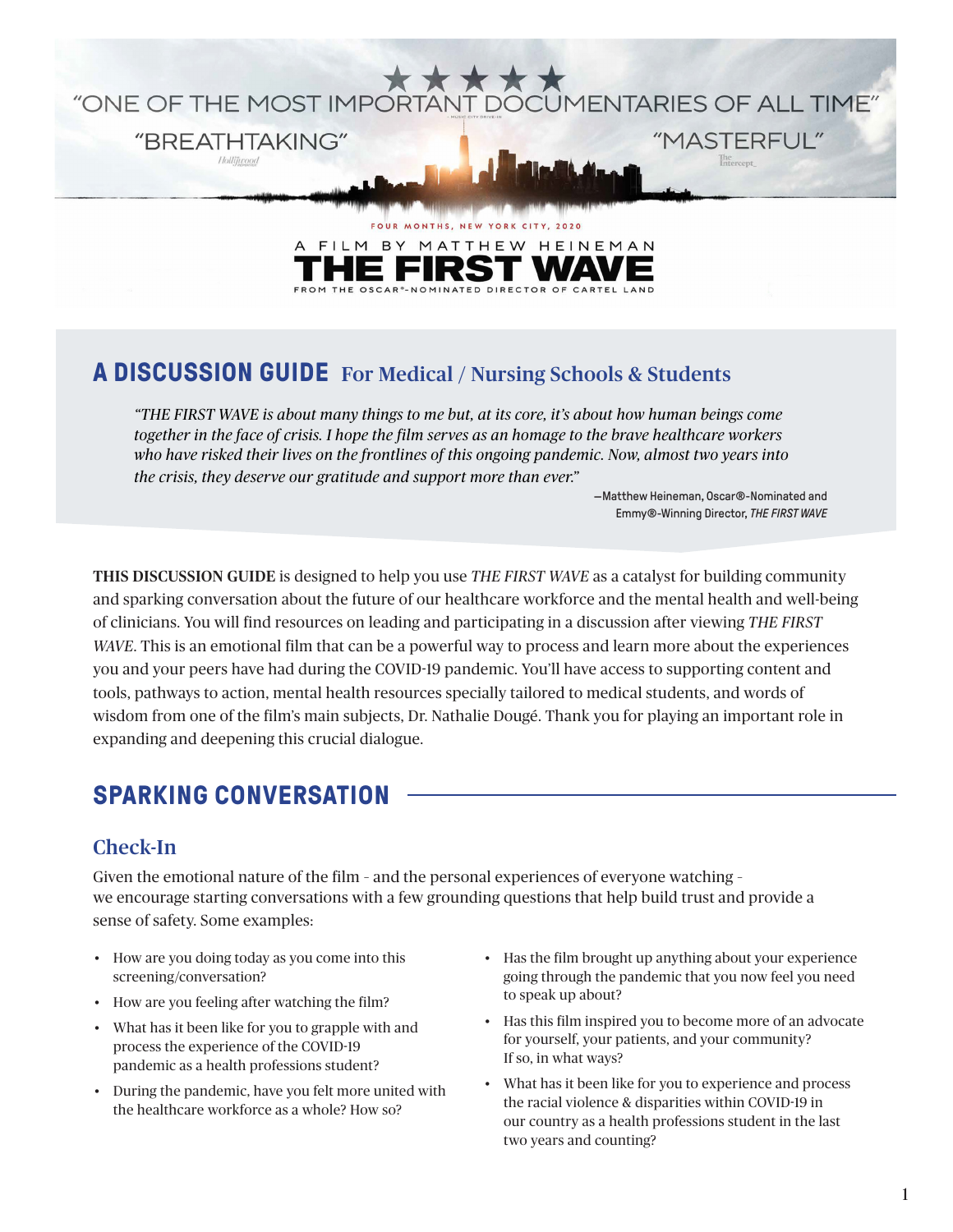## Reflect

From there, consider exploring how themes in the film might resonate on an individual or institutional level.

- Do you identify with a particular character or experience depicted in the film? If so, which one and why?
- Do you have any concerns about entering the health workforce after seeing the film? If so, what are they?
- What actions, tools, or strategies have you used to protect your own mental health and well-being during this crisis?
- What gaps in the healthcare system highlighted in this film have you witnessed and/or experienced yourself?
- How have you seen similar scenarios related to equity and health outcomes play out in your hospitals and/or research?
- If there is one thing your school or hospital could do to better support your mental health and well-being, what would it be?
- How should healthcare professionals seek a balance between caring for their patients medically and emotionally, but at the same time keeping their emotions in check for themselves and other patients?

#### Plan

Finally, consider how your concerns or feelings might be addressed in the future as medical or nursing students entering the workforce.

- How might new doctors and nurses help one another by destigmatizing seeking mental health support upon entering the workforce?
- How might we commit to checking in on one another, now and in the future as nurses, residents, and attendings? How might we learn how to identify burnout in ourselves and our colleagues?
- How might we actionably commit to dismantling systemic racism and embracing anti-racism in the medical system and medical/nursing schools?
- How might we build a healthcare system that centers the needs of healthcare workers alongside patients?
- How can we hold healthcare systems accountable for ensuring the well-being of healthcare workers?
- How can we organize around encouraging medical/ nursing schools and institutions to destigmatize mental health and center well-being in their curriculum and workforce?

# **FROM DISCUSSION TO ACTION**

Now that you've started to grapple with some of the themes in the film and how they relate to your own experience, you may be curious about how to start acting on changes or ideas that may have surfaced in the conversation. To help you do that, we've identified the following pathways to action to get you going.

### Pathways To Action For Medical & Nursing Students:

Join the [ALL IN: WellBeing First for Healthcare](https://www.allinforhealthcare.org/) movement to advance a system where the well-being of the healthcare workforce is prioritized and individual healthcare workers feel valued and supported so they can sustain their sense of purpose and meaning in their work.

- Visit [ALLINForHealthcare.org](http://ALLINForHealthcare.org) and learn more about the issues you care about.
- Join the **ALL IN** community and add your voice to the conversation.
- Sign the [ALL IN Statement of Commitment](https://www.allinforhealthcare.org/articles/43-sign-statement-commitment) or ask leaders in your school and hospital to do so.
- Use and share the [free tools and resources.](https://www.allinforhealthcare.org/profiles/resilience-library)
- Share your story to help normalize the conversation around mental health and well-being.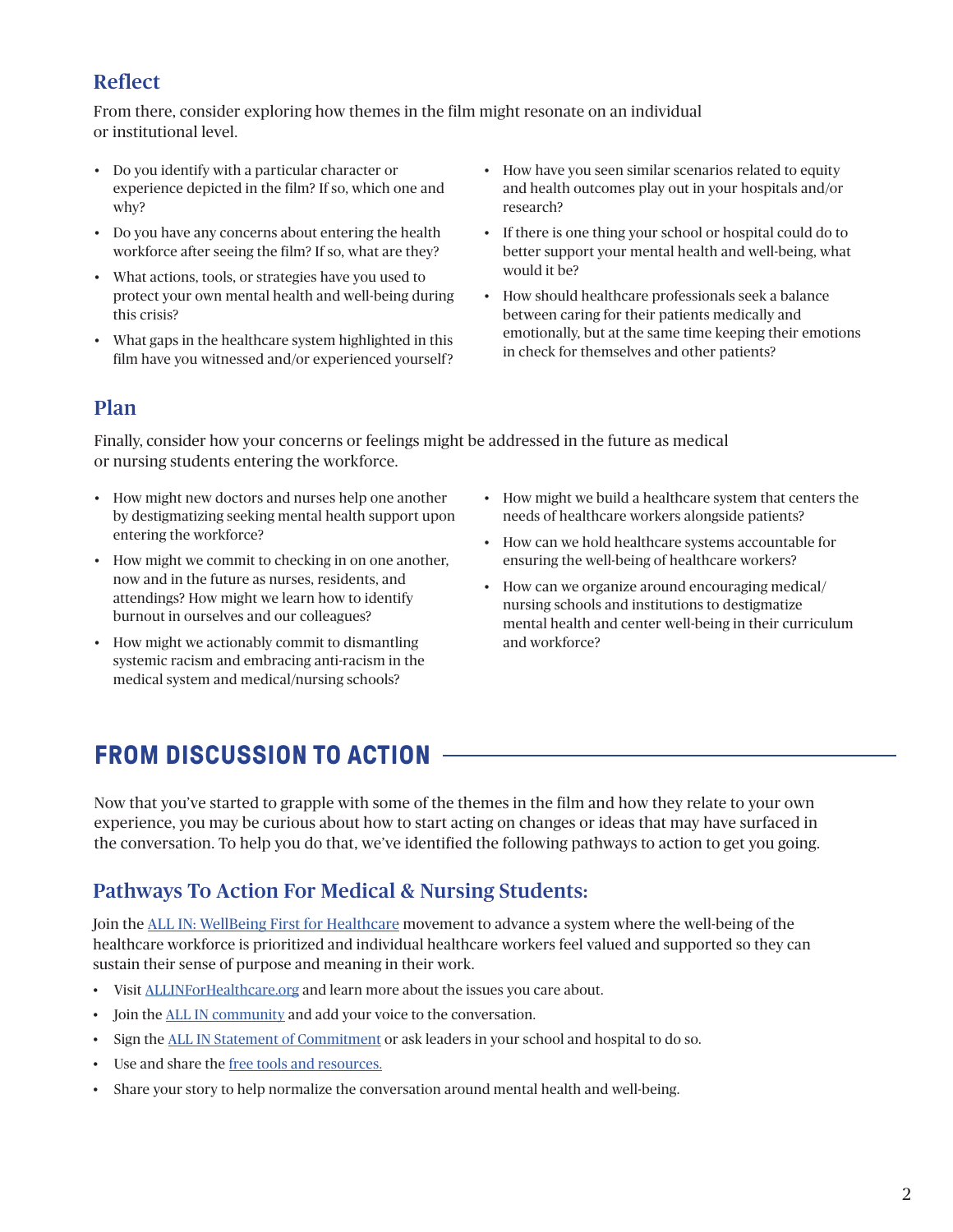## Pathways To Action For Medical Students:

Join a diverse community of future doctors at the [American Medical Student Association](https://www.amsa.org/), where you'll find opportunities to meaningfully engage with the issues that matter to you through advocacy, expanded education, and networking.

- Visit [AMSA.org](http://AMSA.org) and get involved with your nearest chapter, join a nationwide campaign, or utilize their resources.
- Join the Wellness and Student Life Action Committee.
- Join the Race, Ethnicity, and Culture in Health (REACH) Action Committee.
- Register for the [Racism in Medicine](https://www.amsa.org/scholars-programs/racism-in-medicine/) and/or [Health Justice](https://www.amsa.org/scholars-programs/health-justice/) Scholars Programs.
- Join a diverse community at [AMSACon](https://amsaconvention.org/).



## **A WORD FROM DR. DOUGE**

*At the height of the COVID-19 pandemic in New York City at the time, I didn't see a person or hear a voice publicly that emulated my experience or thoughts.*

*So, I decided to take part in this film, with the hope that I could be that for someone else. It means a lot to share this film with students like yourselves, because young frontline workers seem to be hit the hardest, with the vast majority, almost 75%, reporting that worry and stress related to COVID-19 has had a negative impact on their mental health.*

*. I hope you take away from the film that in your journey to better serve other humans, you too recognize that you are human. Trauma is often juxtaposed with triumph, and resilience can include rest. Collectively, we can be vulnerable yet strong enough to persevere. However, that involves processing our feelings, and ultimately enlisting the help of others when we need it most.*

# **MENTAL HEALTH RESOURCES**

#### [NAMI FRONTLINE WELLNESS](http://www.nami.org)

- Website: [nami.org/frontlinehealthcare](http://www.nami.org/frontlinehealthcare )
- Instagram: @namicommunicate
- Text SCRUBS to 741741

#### [CRISIS TEXT LINE](https://www.forthefrontlines.org/)

- Website: [forthefrontlines.org](http://forthefrontlines.org)
- Instagram: @crisistextline
- Text FRONTLINE to 741741

## [THERAPY AID COALITION](http://www.therapyaid.org/)

- Website: [therapyaid.org](http://therapyaid.org)
- Instagram: @therapyaidcoalition

#### [NATIONAL SUICIDE PREVENTION LIFELINE](https://suicidepreventionlifeline.org/)

- Website: [suicidepreventionlifeline.org](http://suicidepreventionlifeline.org)
- Phone: 1-800-273-8255

#### [PHYSICIAN SUPPORT LINE](https://www.physiciansupportline.com/)

- Website: [physiciansupportline.com](http://physiciansupportline.com)
- Phone: 1 (888) 409-0141

### [BETTERHELP \(via AMSA\)](https://www.amsa.org)

• Website: [amsa.org/benefits/betterhelp](http://amsa.org/benefits/betterhelp/)

### [FREEDOM 365 \(via AMSA\)](https://www.amsa.org)

• Website: [amsa.org/benefits/freedom365](http://amsa.org/benefits/freedom365/)